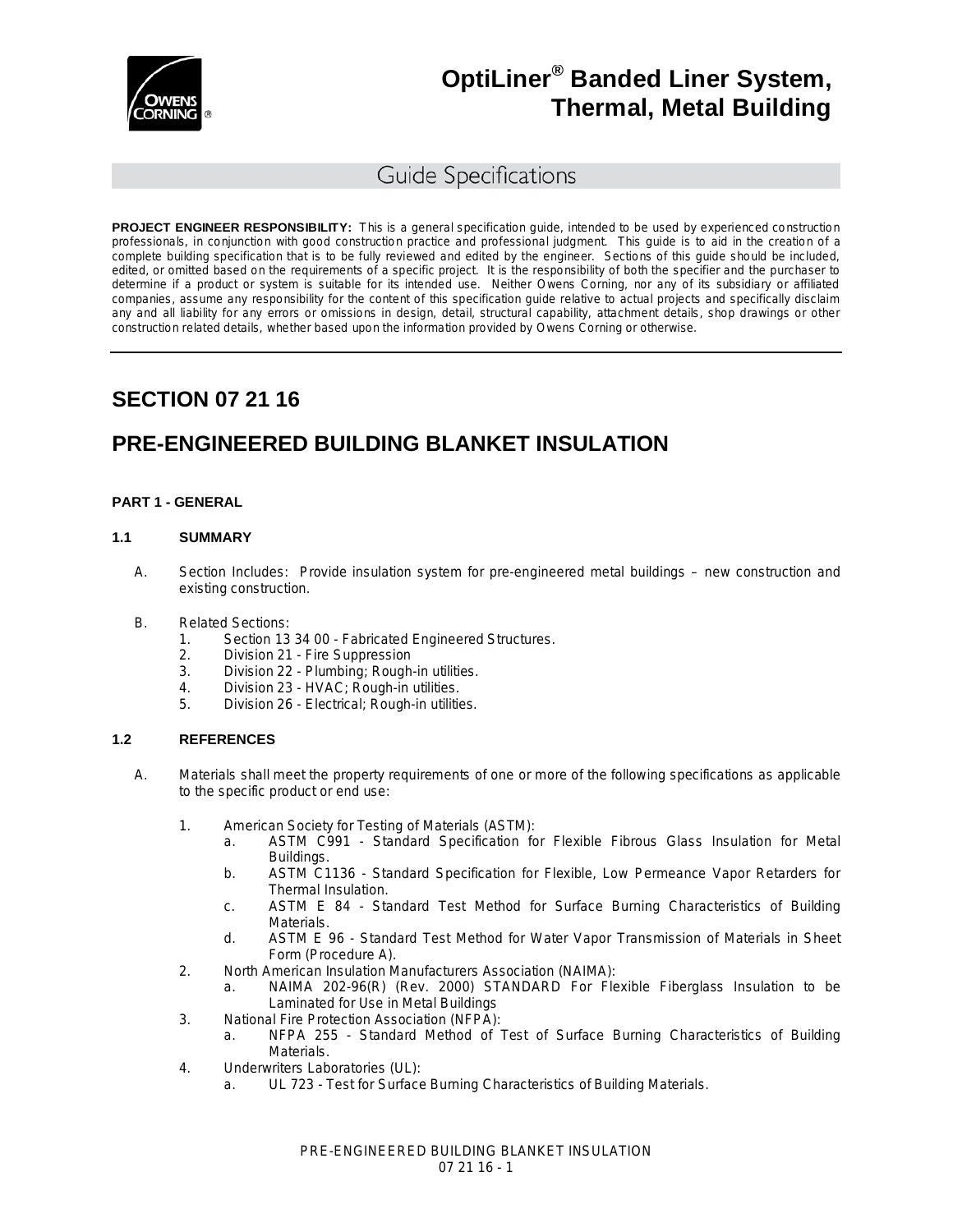

### Guide Specifications

#### **1.3 DESIGN REQUIREMENTS**

- A. Insulation R-Value of \_\_\_\_\_\_\_\_ for installed roof system.
- B. Insulation R-Value of \_\_\_\_\_\_\_\_ for installed wall system.
- C. The installed roof and wall systems shall provide a continuous vapor barrier.

#### **1.4 SUBMITTALS**

- A. Product Data: Provide manufacturer's data for each of the following including:
	- 1. Roof installation instructions<br>2. Wall installation instructions
	- 2. Wall installation instructions<br>3. Product data sheet
	- Product data sheet
	- 4. Design considerations guide
	- 5. Recycle content certification for fiberglass insulation products minimum 50% recycled content for all fiberglass insulation materials.
- B. Shop Drawings: Provide shop drawings that indicate the following:
	- 1. Liner fabric layout
	- 2. Insulation Layout and cut list<br>3. Customer and project informa
	- 3. Customer and project information

#### **1.5 QUALITY ASSURANCE**

A. Installer Qualifications: Companies shall be familiar with the installation practices associated with banded liner systems.

#### **1.6 DELIVERY, STORAGE, AND HANDLING**

- A. Store products indoors or in a dry, covered area.
- B. Do not open products until ready to use.
- C. Protect products from potential construction site damage.
- D. Use care when opening products as pallets may shift during shipment.
- E. Banding has sharp edges. Wear cut proof gloves when handling.
- F. Wear safety glasses when unpacking materials.

#### **1.7 PROJECT CONDITIONS**

A. For best results, do not install this system outside of the temperature, humidity, ventilation and environmental limits recommended by the manufacturer. Products should be kept covered and dry at temperatures less than 100°F prior to installation.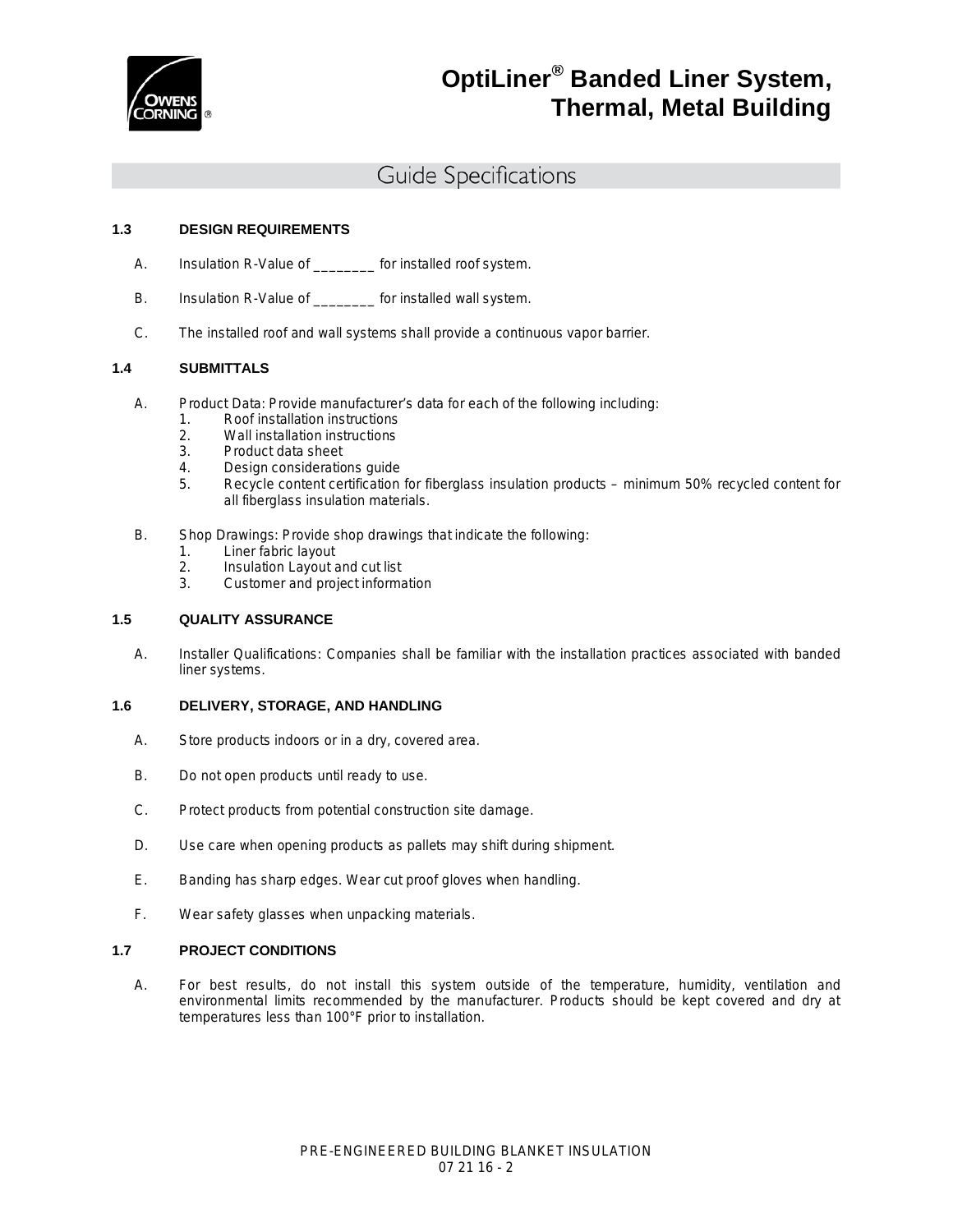

### Guide Specifications

#### **PART 2 - PRODUCTS**

#### **2.1 MANUFACTURER**

A. Owens Corning Insulating Systems, LLC, Toledo, OH 43659; [www.owenscorning.com.](http://www.owenscorning.com/)

#### **2.2 MATERIALS**

Note: Owens Corning shall approve all materials used in the OptiLiner® Banded Liner System. Contact Owens Corning for specific materials approved for use within the OptiLiner® Banded Liner System.

- A. The OptiLiner® System consists of the following materials:
	- 1. Unfaced light density fiberglass metal building insulation in the one of the following product categories:
		- a. Owens Corning Certified R Metal Building Insulation
			-
			- 1) Complies with ASTM C991 Type 1.<br>2) Complies with NAIMA 202-96-REV 2) Complies with NAIMA 202-96-REV 2000.
			- 3) Flame Spread Index <25 and Smoke Developed Index <50 when tested in accordance with ASTM E84, NFPA 255 and UL 723.
			- 4) Certified by SCS Global Services to contain a minimum of 65% recycled glass content, 18% pre-consumer and 47% post-consumer.
			- 5) Thermal Resistance: Available R-Values = R10, R11, R13, R16, R19, R25 or R30.<br>6) Unfaced.
			- 6) Unfaced.<br>7) GREENG
			- 7) GREENGUARD Indoor Air Quality Certified®.
			- 8) GREENGUARD Gold Certified.
		- b. Owens Corning MBI Plus Metal Building Insulation
			- 1) Flame Spread Index <25 and Smoke Developed Index <50 when tested in accordance with ASTM E 84, NFPA 255 and UL 723.
			- 2) Certified by SCS Global Services to contain a minimum of 65% recycled glass content, 18% pre-consumer and 47% post-consumer.
			- 3) Thermal Resistance: Available R-Values = R10, R11, R13, R16, R19, R25 or R30.<br>4) Unfaced.
			- 4) Unfaced.
			- 5) GREENGUARD Indoor Air Quality Certified®.
			- 6) GREENGUARD Gold Certified.
		- c. Owens Corning Metal Building Utility Blanket
			- 1) Flame Spread Index <25 and Smoke Developed Index <50 when tested in accordance with ASTM E 84, NFPA 255 and UL 723.
			- 2) Certified by SCS Global Services to contain a minimum of 65% recycled glass content, 18% pre-consumer and 47% post-consumer.
			- 3) Thermal Resistance: Available R-Values = R7.
			- Unfaced.
			- 5) GREENGUARD Indoor Air Quality Certified®.
		- 6) GREENGUARD Gold Certified.
	- 2. Fabric liner facing/vapor barrier composed of woven high-density polyethylene coated on both sides with polyethylene. Complies with the following:
		- a. ASTM C1136, Types I through Type VI
			- 1) Type I-IV exception for dimensional stability (value is < 2.0%.)
		- b. Perm rating:  $d0.02$  when tested in accordance with ASTM E 96 Procedure A.
		- c. Flame Spread Index < 25 and Smoke Developed Index < 50 when tested in accordance with ASTM E 84.
		- d. Color:
			- 1) White
			- 2) Black
	- 3. Vapor barrier adhesive. Complies with the following: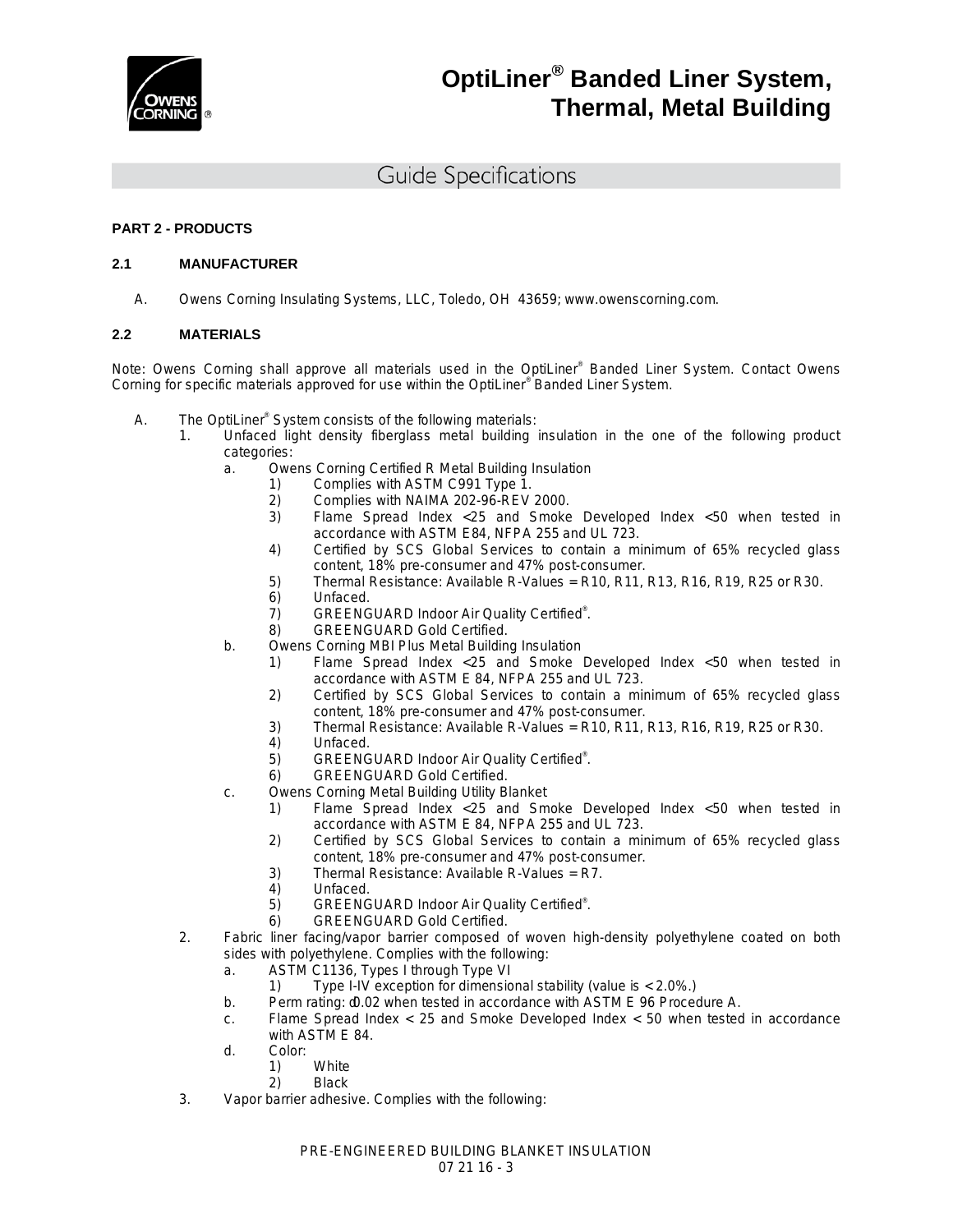

### Guide Specifications

- a. Application temperature 10°F to 110° F
- 4. Double sided vapor barrier tape. Complies with the following:
	- a. Width 0.75"
	- b. Rubber based and free film
- 5. Patch tape. Complies with the following:
	- a. Adhesive added to one side
	- b. Installation temperature from 10°F to 110°F
	- c. 3" width
- 6. Metal Banding/Straps. Complies with the following:
	- a. Coated steel
	- b. 1.0" wide
	- c. Structural Steel Grade 50 per ASTM C 653
	- d. Exposed color to match vapor barrier
		- 1) White
		- 2) Black
	- e. Backing gray
- 7. Thermal breaks
	- a. Closed cell polyethylene foam tape for wall applications. Complies with the following:
		- 1) 0.125" thick to 0.375" thick
		- 2) 3.0" wide
	- b. Thermal spacer blocks. Complies with the following:
		- 1) Extruded or expanded polystyrene
		- $2)$  Minimum width 3.0"<br>3) Thickness 0.5" 1.0
			- Thickness  $0.5" 1.0"$
- 8. Light gage steel fasteners
	- a. Zinc plated cold forged steel
		- b. Head color to match vapor barrier
			- 1) White
			- 2) Black
	- c. Contain rubber sealing washer
- 9. Heavy gage steel fasteners
	- a. Zinc plated cold forged steel
	- b. Head color to match vapor barrier
		- 1) White<br>2) Black
			- **Black**
	- c. Contain rubber sealing washer
- 10. Insulation Hangars
	- a. Insul-hold insulation hangars

#### **PART 3 - EXECUTION**

#### **3.1 EXAMINATION**

- A. Examine the areas and conditions under which work of this section will be installed. Verify that adjacent materials are dry and ready to receive insulation. Verify structure, bracing, and concealed building systems have been tested and inspected.
- B. Provide written report listing conditions detrimental to performance of work in this section. Do not proceed with installation until unsatisfactory conditions have been corrected.